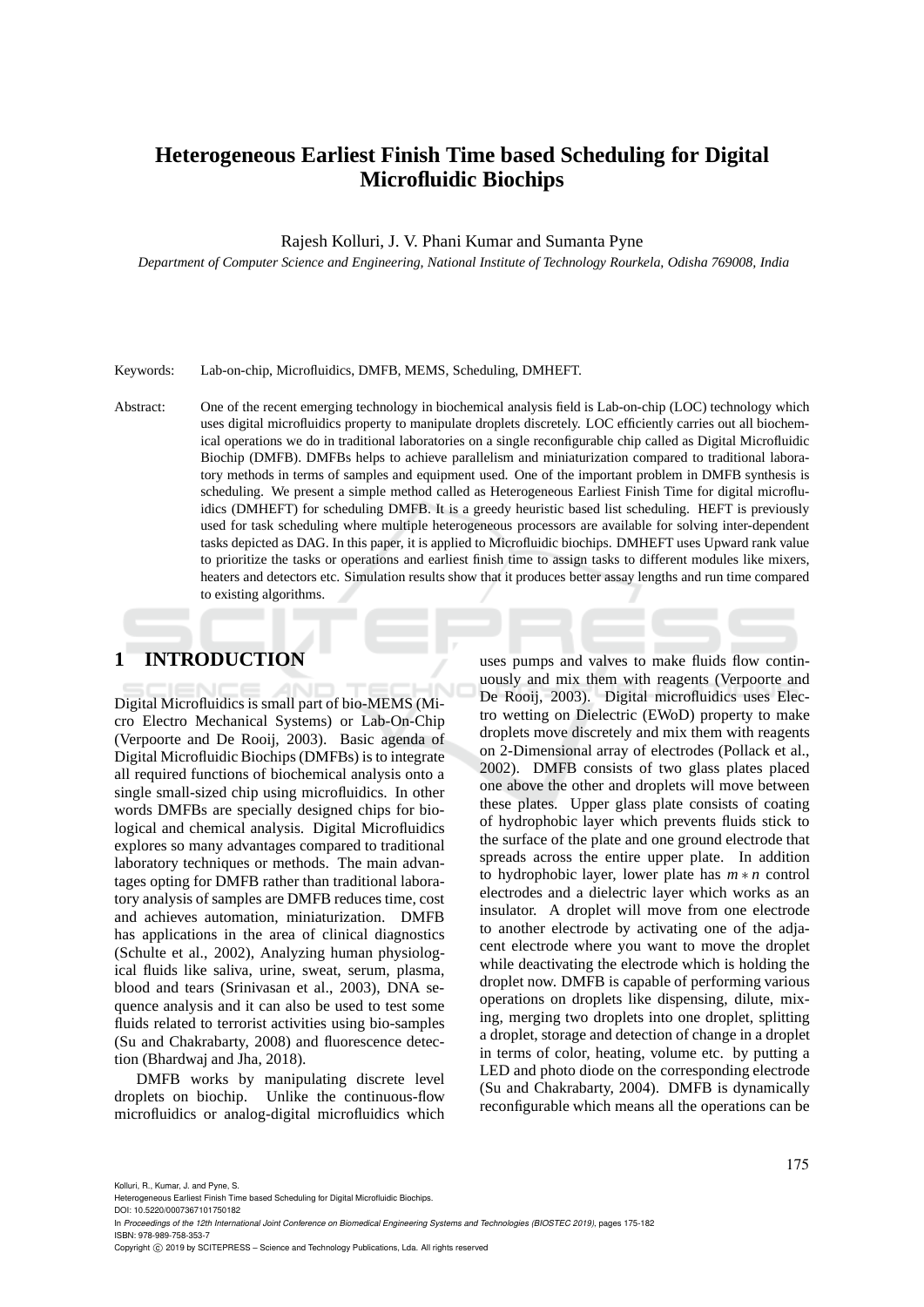done on-chip and there is no permanent designated place for any operation, operations can be done anywhere, anytime on the chip one at a time. Various biological, chemical assays are specified as directed acyclic graphs (DAGs) depicting the different type of operations and dependencies between them (Su and Chakrabarty, 2008).



Figure 1: Digital Microfluidic Biochip structure (Grissom and Brisk, 2012b).

Synthesis of DMFB consists of three steps namely Scheduling, Placement and Routing (Grissom and Brisk, 2012b). Also called as DMFB compiler. Scheduling is allocating absolute start, stop time slots to every operation depicting that when an operation has to occur pertaining to resource constraints ensuring there are enough resources to process certain bioassay. In this paper we emphasize on scheduling. In conjunction to this placer and router algorithm can be used to finish the synthesis step. Scheduling is more important than placement and routing part of synthesis because of operations (mixing and detection) take more time compared to actual placing of operations and transportation of droplets.

HNO SCIENCE *A*NI

# **2 RELATED WORK**

Some of the significant scheduling algorithms are based on Heuristic based List Scheduling variants, Genetic Algorithms and Integer Linear Programming (ILP).

List Scheduling (LS) (Micheli, 1994) is a heuristics based greedy scheduling algorithm. LS generates a prioritized sequence of tasks and allocates processor to tasks in the sequence of their priority which minimizes some predefined objective function. Modified List Scheduling (MLS) (Su and Chakrabarty, 2008),(Su and Chakrabarty, 2004) algorithm is an augmentation to List Scheduling algorithm. Unlike LS, MLS has a rescheduling step which effects in achieving legal schedule under resource constraints. It is a polynomial time executed greedy based heuristic algorithm.

Force-directed List Scheduling (FDLS) (O'Neal et al., 2012) is also based on List Scheduling not on MLS. It modifies/replaces priority function (which is used to prioritize tasks for execution sequence) of List Scheduling. First, this method was used for the high level synthesis of digital signal processing. FDLS computes the priorities of tasks at every scheduling step in response to the dependencies underlying between tasks (vertices) as shown in DAG which were already scheduled in earlier calculation of priorities and also Force calculation which considers the fewest steps at which the operations can be scheduled which will be known by As Soon As Possible (ASAS) and As Late As Possible (ALAP). FDLS produces better assay lengths than MLS but runs slower than MLS because of complex rank calculation mechanism.

Path Scheduling (PS) (Grissom and Brisk, 2012b) schedules the DAG, path after path unlike node by node in List Scheduling. All operations on a path are scheduled contiguously. Path scheduling works by calculating two priorities Critical path priority and Independent path priority. By calculating node priorities, it only explores paths with the lowest priority thereby reducing the number of droplets stored in DMFB. If storage droplets are more on-chip it adversely affects the performance of chip because it is indirectly reducing functional area of chip. When a large assay has to be scheduled on small DMFB then PS works better than LS and FDLS. But, PS only works for trees/forests, failed to schedule other type of DAGs.

Two Genetic List Scheduling Algorithms GA1 (Su and Chakrabarty, 2008), GA2 (Ricketts et al., 2006) were there which takes long run time but converge to locally optimal solutions. These two also based on List scheduling. Which initially use LS to produce a legal initial schedule and randomly varying operation priorities using crossover, mutation. Genetic algorithms gives lesser bio-assay lengths but runs slower compared to LS, PS and FDLS. Some Integer Linear Programming (ILP) based scheduling algorithms (Ding et al., 2001), (Su and Chakrabarty, 2004), (Su and Chakrabarty, 2008), are there same as Genetic algorithms achieves optimal solutions but has exponential running time.

## **3 SCHEDULING OVERVIEW**

#### **3.1 Scheduling Preliminaries**

Scheduling of a DMFB is an NP-Complete problem. Scheduling DMFB operations is actually scheduling a DAG. Scheduling determines each operation's starting execution time slot and finishing execution time slot sticking to resource constraints and operation dependences derived from DAG. We cannot say that a particular schedule that we get is legal at all times because there is a chance that resource requirements of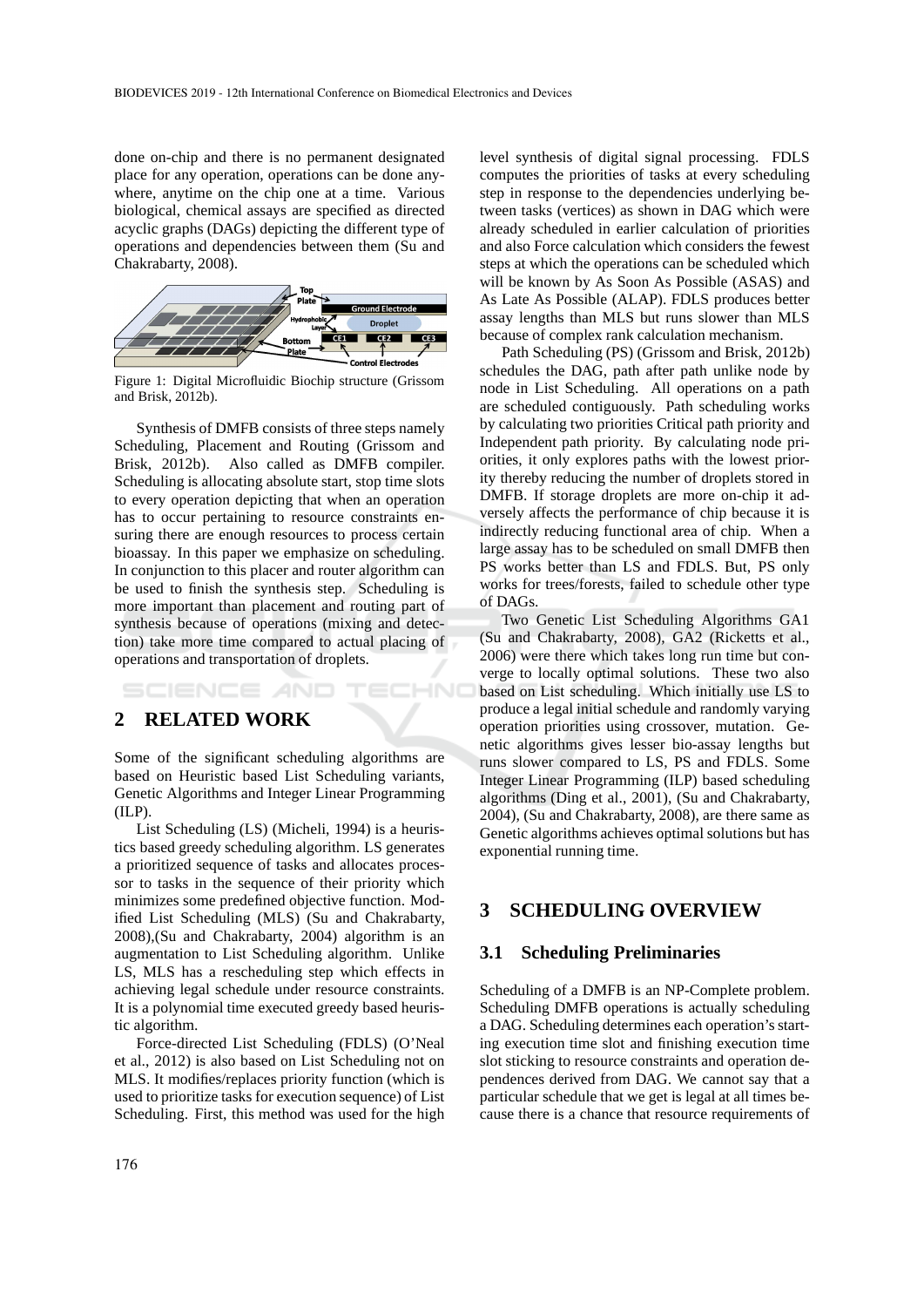bio-assay may exceed the existing resource or modules of a DMFB. The goal of scheduling algorithm is to reduce the bio-assay execution time.

DMFB consists of Different modules like General modules to execute normal operations like mix, merge, split and Specialized modules to execute special operations like detection, heating and Input ports to implement dispense operations and Output ports to yield output or to vent waste. Each input fluid will have at least one input port.

#### **3.1.1 Input**

Inputs to scheduling algorithm are

- A Bio-assay represented as a DAG G=(V,E), V represents different bio-assay operations and E represents dependencies between them.
- Module library consists of number of reconfigurable modules like mixers, heaters or detectors etc.  $(M_1, M_2, ..., M_a)$  and Input/Output ports  $(I_1, I_2, \ldots, I_e, O_1, O_2, \ldots, O_f).$
- Each operation's execution time  $(E_1, E_2, ..., E_v)$ where  $v = |V|$ .
- The number of distinct input fluids  $(F_1, F_2, ..., F_x)$
- Number of droplets allowed to be stored on a module at any time-step t is (k)

#### **3.1.2 Output**

Each operation in DAG will be assigned a starting and finishing time slot. Final task's finishing time is called as assay length or assay execution time.

#### **3.1.3 Objective**

The objective of scheduling algorithm is to reduce the assay length or assay execution time under resource constraints and adhering to operation dependencies as depicted in DAG.

$$
Obj = min\{max_{u \in V}(AFT(u))\}
$$
 (1)

Assay length is the Actual Finish time of the last executing operation or task. Scheduling objective is to decrease the assay length, that is to minimize the finish time of the last executing task in assay.

#### **3.1.4 Droplet Storage**

The droplet produced by operation *u* must be stored for time interval  $H(u)$ , if any of it's successor operation not starting immediately after it's finishing time. Some work module must be available to store *u* during  $H(u)$ .

$$
H(u) = \{ \max_{v \in succ(u)} AST(v) \} - AFT(u) \tag{2}
$$

#### **3.1.5 Legality**

A legal schedule must satisfy precedence constraints as specified in DAG.

$$
\forall (u, v) \in E, AST(v) \ge AFT(u)
$$
 (3)

At any time-step t in the schedule, the number of operations scheduled should not exceed the number of available work modules present on the chip.

#### **3.2 Scheduling Assumptions**

In DMFB scheduling, we have to schedule the different DMFB operations to particular available modules on the chip. Reconfigurable nature of DMFB is any operation of the assay can be performed anywhere on the chip (any module of DMFB). The execution time of mixing or detecting operation depends on the size of the mixer or detector module. If the size of the module is large then execution time will be less and if the size of the module is small then execution time will be more (Su and Chakrabarty, 2004). We can conclude that execution time is inversely proportional to the size of the module. This property of DMFB causes problems, those are scheduling cannot be separated from placement and placement cannot be separated from scheduling (O'Neal et al., 2012). Suppose if we start with a placement then in the middle of execution on demand if we change the size of the module then the placement that we start with becomes illegal. Hence, in scheduling the main assumption is all the modules are of fixed size, they don't change their size in the middle of assay execution. That is the reason we will declare the module library, that is a number of modules and their sizes and their execution time before we start scheduling.

The second assumption is all the scheduling operations we perform are non-preemptive in nature unlike in digital computing. Once a droplet is moved on to chip for an operation, it cannot be taken back to reservoirs at any cost. Droplet has to wait, if any obstacle in its path or if any further move of that droplet causes deadlock.

The third assumption is unlike in parallel or distributed computing there is no communication cost between modules or operations of the chip because in distributed system processors are arranged at different places and operate together, there is a need for communication between different processors and that communication will take a reasonable amount of time. But in Microfluidic Biochips as it is a single chip and modules are virtual processors there is no need for communication between them. Hence, there will be no communication cost between modules (Su and Chakrabarty, 2004).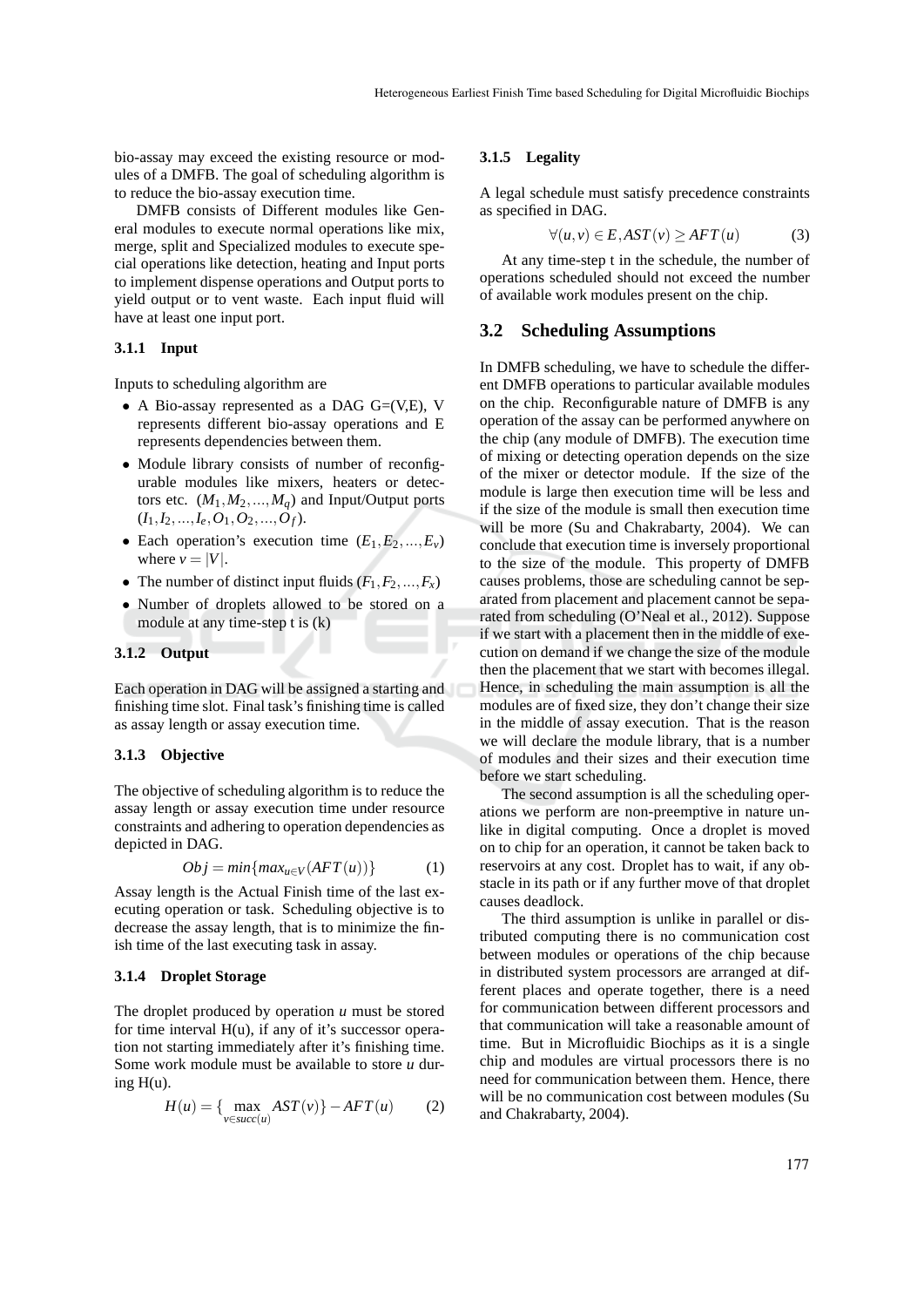The fourth assumption is that single chip is used for both assay operations and storage. In distributed computing processors and memory are decoupled and treated as different resources, But in Microfluidic Biochips any part of the chip can be used for any operation like mixing, detection or storage at different times. Here we just designate some selected area of a chip to function as different modules as a mixer, detector, heater and storage of droplets pertaining to fluidic constraints for droplet routing (Su et al., 2006). Work modules are derived from chip size. Means based on chip size we deterministically decide what are the optimal number of work modules we can put in biochip (Micheli, 1994).

### **4 HEFT BACKGROUND**

Heterogeneous Earliest Finish Time (HEFT) is a scheduling algorithm used for achieving high performance with low complexity in heterogeneous distributed systems where there are different heterogeneous processors available for solving tasks which are interdependent. Operations and the interdependencies between operations are shown using a DAG. So, HEFT schedules those tasks on the available processors in such a way that Actual Finish Time of the exit tasks is minimized as low as possible using the available processor set. HEFT follows insertion based scheduling policy which means that if two or more tasks are scheduled on a processor *p<sup>j</sup>* then when we are scheduling another task on that processor, then we will search for a gap between the two scheduled processes on that processor if that gap is adequate enough to accommodate the execution time requirement of that process then that process will be inserted between those already scheduled processes. For example, a processor  $p_j$  is been assigned to task  $t_i$  then processor  $p_j$  will look for idle slots in its own schedule such that it will calculate the difference between EFT and EST of every two consecutive tasks. If that difference is greater than or equal to the execution time  $w_i$  then that task  $t_i$  will be inserted in that idle slot or gap on processor *p<sup>j</sup>* . If task *t<sup>i</sup>* cannot find any idle slot on processor  $p_j$  then it will be inserted after the last scheduled task on  $p_j$ . When first assigning a processor to a task, HEFT will look for a processor which will take least execution time for that process or in other terms look for a processor which will give the earliest finish time for that task (Topcuoglu et al., 2002).

#### **4.1 Implementation Differences**

DMHEFT modifies HEFT to work for DMFB environments by modifying DAG attributes and calculations according to DMFB specifications. DMHEFT don't use insertion based scheduling policy as HEFT does. This reduces overhead of checking all the idle gaps on already scheduled processor. DMHEFT uses least recently used policy when allocating modules to operations to avoid deadlocks. In HEFT scheduling sequence will be generated once, but in DMHEFT we use Candidate list and it is modified after every iteration. Other modifications and detailed algorithm is described in Section 5.

## **5 HEFT FOR DIGITAL MICROFLUIDICS**

Heterogeneous Earliest Finish Time for Digital Microfluidics (DMHEFT) is a scheduling algorithm which is a heuristic based list scheduling method to produce better assay execution times. As it is a list scheduling heuristic the whole process divides into two phases operation prioritization and module allocation to a particular operation based on operation sequence prioritized for scheduling obtained in the first phase. To do the above mentioned two phases we need some heuristics which are mentioned below and based on attributes used in (Topcuoglu et al., 2002).

#### **5.1 Graph Attributes used in DMHEFT**

A process of any biochemical analysis in digital microfluidics is represented by a DAG  $G=(V,E)$  where V represents a set of different operations and E represents a set of dependencies between operations like operation  $v_3$  cannot be completed before operation  $v_1$ and operation  $v_2$ . Let us say that there are v operations namely  $v_1$ ,  $v_2$ ,  $v_3$ , ...,  $v_j$  and q mixer modules are there in DMFB namely  $p_1, p_2, p_3, \ldots, p_q$ . Any operation with no parent (predecessor) is called as an entry operation and operation with no child (successor) is called as an exit operation. Some distributed systems require single entry single exit operation system but in digital microfluidics we can have multiple entry and multiple exit DAGs. As the first phase is task prioritization, to do that we use upward rank of a node. Upward rank of a node in a graph is the length of the longest path from that particular node to exit task including execution time of that particular operation. Upward rank of a node in the graph is calculated by summing up execution time of that operation and rank of the successor which is having the maximum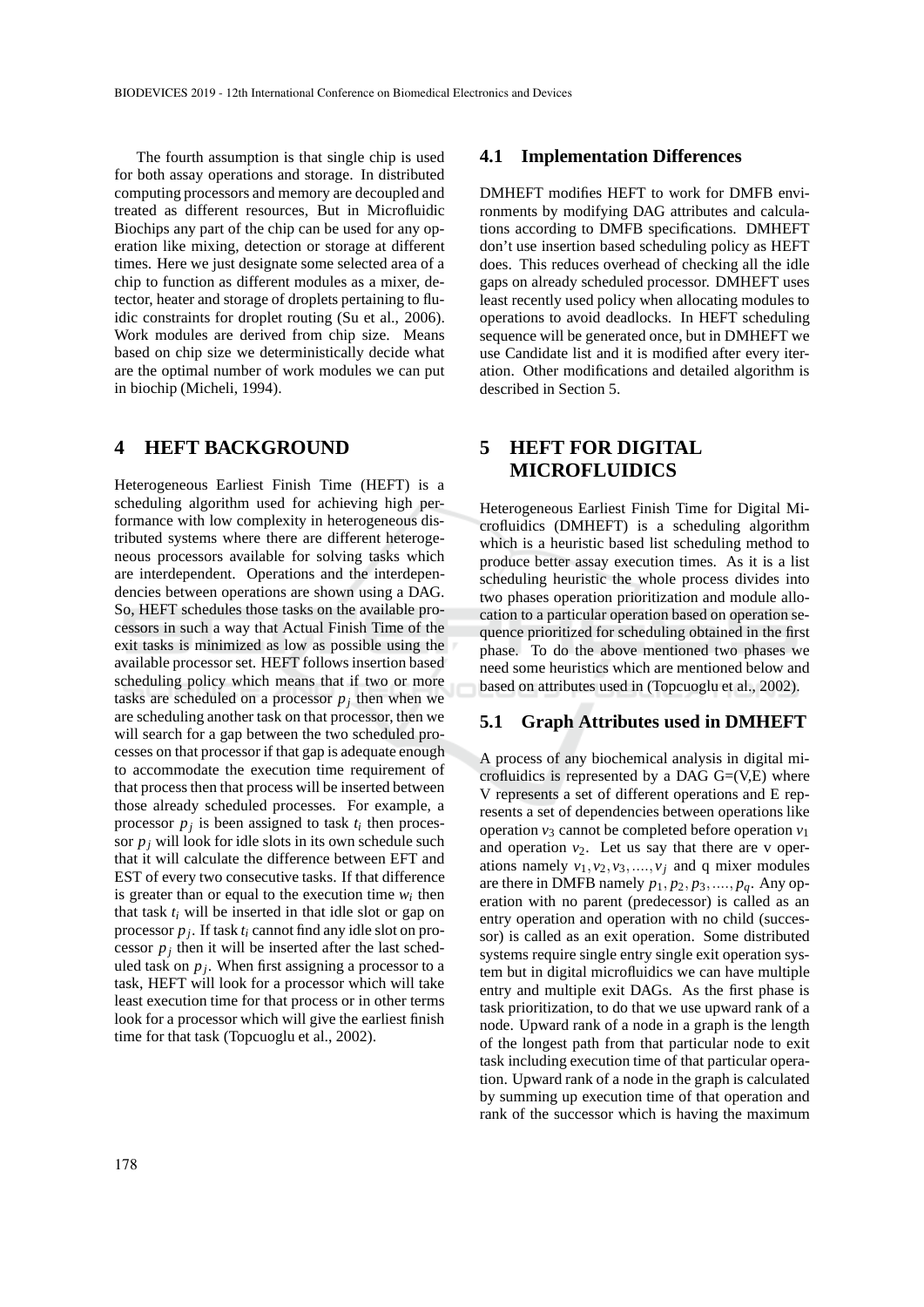rank value in all it's successor set. Upward rank of a node is calculated recursively.

$$
rank_u(v_i) = w_i + \max_{v_j \in succ(v_i)}(rank_u(v_j)) \qquad (4)
$$

Where  $succ(v_i)$  is the set of successor nodes of operation  $v_i$ ,  $w_i$  is the execution time of operation i. As the exit tasks don't have any successor, upward rank for that nodes is only the execution time of that particular operation.

$$
rank_u(v_{exit}) = w_{exit} \tag{5}
$$

Before we can get final schedule (Actual Start Time  $AST(v_i, p_j)$  and Actual Finish Time  $AFT(v_i, p_j)$ ) we take help of partial schedule: (Earliest Start Time *EST*( $v_i$ ,  $p_j$ ) and Earliest Finish Time *EFT*( $v_i$ ,  $p_j$ )).  $AST(v_i, p_j)$ ,  $AFT(v_i, p_j)$  are Actual start and finish time of operation  $v_i$  on processor  $p_j$ .  $EST(v_i, p_j)$ ,  $EFT(v_i, p_j)$  are earliest possible execution start and finish times of operation  $v_i$  on processor  $p_j$ . EST for first tasks we execute on chip is zero because there are no other operations executing on chip and they can start immediately whenever they arrive.

$$
EST(v_{entry}, p_j) = 0 \tag{6}
$$

EST for other nodes excluding entry nodes will be calculated recursively. EST is maximum value between processor available time and maximum AFT of all predecessor nodes of node  $v_i$ . avail[j] is the time at which mixer will be ready for execution of another task if it is executing any task or any tasks are queued on that mixer for execution. In other words if operation  $v_k$  is already executing on processor  $p_j$  then avail[j] is the AFT of  $v_k$ . The other inner max block in (7) refers to maximum AFT among all predecessor of node  $v_i$ .  $pred(v_i)$  refers to set of all predecessor nodes of particular node  $v_m$ . If you want to calculate EST of particular node  $v_m$  then all it's predecessor nodes should have been already scheduled.

$$
EST(v_i, p_j) = \max\{\max_{v_m \in pred(v_i)} (AFT(v_m)), \text{avail}[j]\}\
$$
\n(7)

 $EFT(v_i, p_j)$  is Earliest execution Finish Time of operation  $v_i$  on mixer  $p_j$ . It is summation of  $EST(v_i, p_j)$ and execution time of operation  $v_i$  on mixer  $p_j$ . EFT also calculated recursively and if EFT of particular node has to be calculated all its immediate predecessor operations should have already been scheduled.

$$
EFT(v_i, p_j) = w_{i,j} + EST(v_i, p_j)
$$
 (8)

After a operation is scheduled on a mixer then we can get AST and AFT of that task. Main objective of scheduling is to reduce the AFT of exit task or the last task in the prioritized scheduling sequence generated using upward rank values.

$$
AssayLength = \max\{AFT(n_{exit})\} \tag{9}
$$

## **5.2 Proposed Algorithm HEFT for Digital Microfluidic Biochips**

DMHEFT is an operation scheduling algorithm based on algorithm proposed in (Topcuoglu et al., 2002) for task scheduling on heterogeneous processors. DMHEFT is a heuristic based list scheduling algorithm. As it is list scheduling algorithm it divides the process into two main phases: *Operation prioritizing phase* to prioritize operations based on upward rank values calculated and *Module selection phase* for selecting a best available module for a particular operation in scheduling sequence.

**Operation Prioritizing Phase:** In DMFB Scheduling we assume that all operations of a bio-assay are available before we start scheduling, there are no operations coming in between the intermediate stages of assay execution. As all operations are available beforehand we will prioritize operations so as to let the system know which operation sequence it has to execute. To prioritize operations we first calculate upward rank of each operation starting from nodes in last level of a DAG to first level of DAG according to  $(4)$ ,  $(5)$ . Now priority of a node is the respective upward rank of that node. Now as we have priority of all nodes we sort the operations based on their priorities (upward rank values) in a decreasing manner, this will be scheduling sequence that has to be executed by DMFB. When two or more nodes have same priority then tie-breaking will be done randomly. The prioritized scheduling sequence is a topological order of operations which abides all precedence constraints in DAG.

**Module Selection Phase:** From the prioritized scheduling sequence of operations select operation one by one and allocate an available module which has minimum mixing time/detection time for that particular operation. DMHEFT uses a different strategy for selecting a module for operations unlike original HEFT which uses insertion based scheduling. Generally as mixer area (number of cells) increases, mixing time decreases and vice versa. So, every time a mixing operation comes it selects a larger mixer available. Normally in HEFT for multiple processors with intercommunication between them uses insertion based scheduling policy for selecting a processor for a task. But in Microfluidic Biochips there is no communication between modules needed, because they all are placed on a single chip. As there is no communication between modules needed, there will not be any gaps between two scheduled operations on a module except for precedence constraints (an operation cannot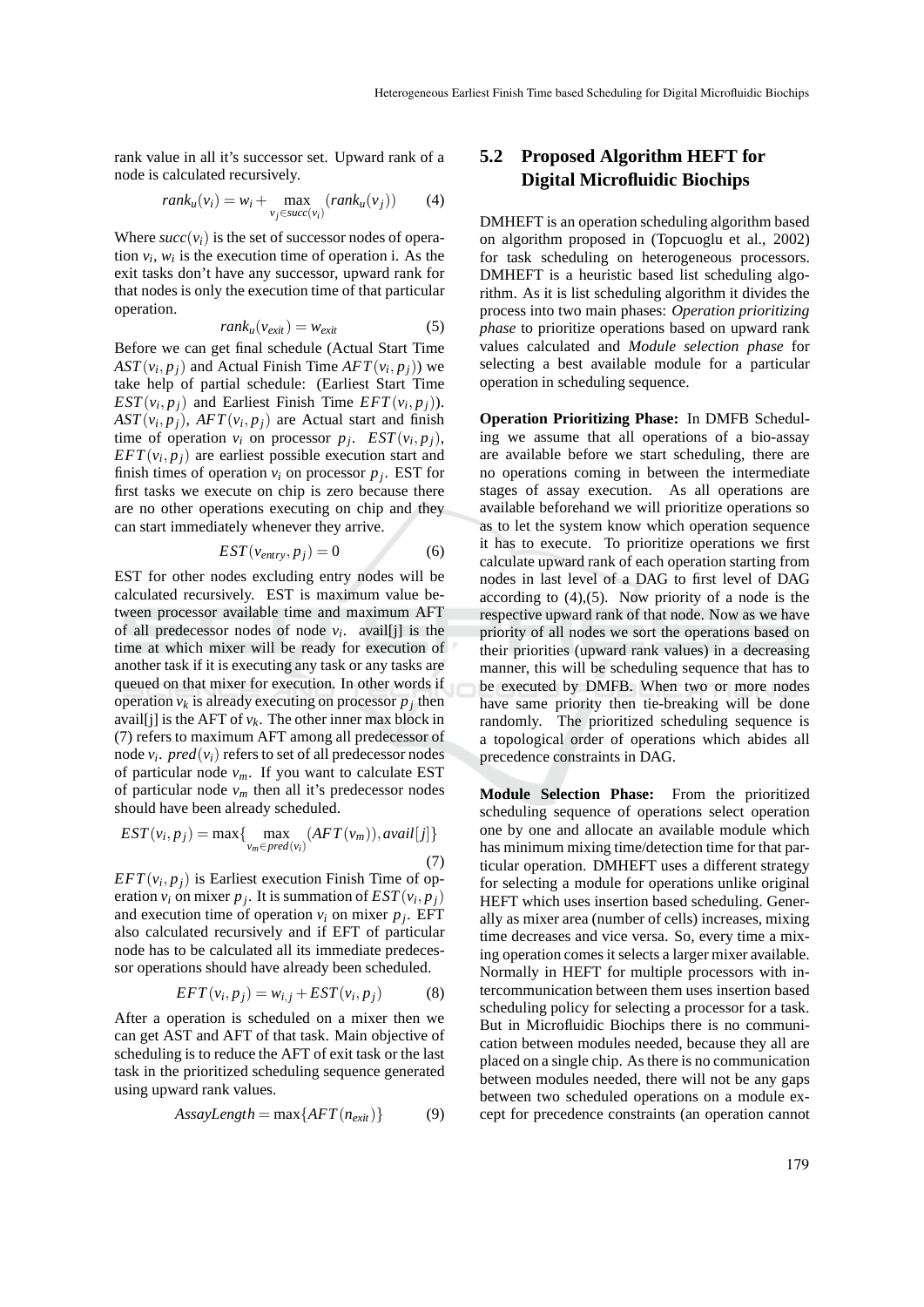start until an operation finishes). An operation may have better EST on module *p<sup>i</sup>* compared to module  $p_j$  but, we have to consider only EFT because module  $p_i$  with lower EST for operation  $v_x$  may be a smaller module and module  $p_j$  with higher EST for operation  $v_x$  is a larger module and even if starts late also it will take less time to execute. Another case is that if two operations  $v_x, v_y$  have same EFT on module  $p_j$  then the module that is not used recently will be selected because if scheduler keep on assigning a module because it is having less mixing time, droplets may get congested and may lead to deadlocks and stalling of droplets which causes overhead in routing. Algorithm of DMHEFT for digital microfluidic biochips is given in Algorithm 1.

Algorithm 1: DMHEFT (HEFT for Digital Microfluidics).

|                | 1 Compute $rank_u$ for all operations by         |  |  |  |  |  |  |  |  |
|----------------|--------------------------------------------------|--|--|--|--|--|--|--|--|
|                | traversing DAG bottom-up manner starting         |  |  |  |  |  |  |  |  |
|                | with exit tasks;                                 |  |  |  |  |  |  |  |  |
|                | 2 Assign child operations of nodes with $EST=0$  |  |  |  |  |  |  |  |  |
|                | to candidate list (CL);                          |  |  |  |  |  |  |  |  |
|                | 3 while $\exists u \in CL$ unscheduled do        |  |  |  |  |  |  |  |  |
| 4              | Sort the operations in CL in the order of        |  |  |  |  |  |  |  |  |
|                | their $rank_u$ in decreasing manner;             |  |  |  |  |  |  |  |  |
| 5              | Take the current operation $v_i$ from CL;        |  |  |  |  |  |  |  |  |
| 6              | <b>for</b> Each Available module $p_k$ in module |  |  |  |  |  |  |  |  |
|                | <i>library</i> $p_k \in Q$ do                    |  |  |  |  |  |  |  |  |
| $\overline{7}$ | Compute $EST(v_i, p_k)$ , $EFT(v_i, p_k)$        |  |  |  |  |  |  |  |  |
| 8              | end                                              |  |  |  |  |  |  |  |  |
| 9              | Assign operation $v_i$ to Module $p_i$ that      |  |  |  |  |  |  |  |  |
|                | gives minimum EFT;                               |  |  |  |  |  |  |  |  |
| 10             | Remove operation $v_i$ from CL;                  |  |  |  |  |  |  |  |  |
| 11             | Add $v_i$ 's successors to CL;                   |  |  |  |  |  |  |  |  |
| 12             | $\forall (u, v) \in E$ if $AST(v) > AFT(u)$ then |  |  |  |  |  |  |  |  |
| 13             | Store droplet from Operation u in                |  |  |  |  |  |  |  |  |
|                | available module for H(u) interval               |  |  |  |  |  |  |  |  |
| 14             | end                                              |  |  |  |  |  |  |  |  |
|                | end<br>$15-15$                                   |  |  |  |  |  |  |  |  |
|                |                                                  |  |  |  |  |  |  |  |  |

### **5.3 An Example**

Here our proposed DMHEFT method has been explained with an example on In-vitro diagnostics assay with 2 samples and 3 reagents on a  $15 \times 13$  DMFB with four  $3 \times 4$  modules.  $S_1$  refers to Serum,  $S_2$  refers to Plasma and  $R_1, R_2, R_3$  refers to Glucose, Lactate, Pyruvate respectively. All Input/Dispense operations will take 2s,  $M_1, M_2, M_3, D_1, D_2, D_3$  will take 3s and  $M_4$ ,  $M_5$ ,  $M_6$ ,  $D_4$ ,  $D_5$ ,  $D_6$  will take 5s and all Output operations are instantaneous.

As In-vitro2 is a DAG with 6 connected com-



Figure 2: In-vitro Assay with 2 Samples, 3 Reagents.

|                 | $\overline{2}$<br>$\overline{0}$ | $\overline{4}$ |                | 6          | 8              | 10 | 12             |  | 14 | 16 | 18 | 20 |
|-----------------|----------------------------------|----------------|----------------|------------|----------------|----|----------------|--|----|----|----|----|
| S <sub>1</sub>  | I2                               | 11             |                |            | 13             |    |                |  |    |    |    |    |
| S <sub>2</sub>  | I4                               | I5             |                | I6         |                |    |                |  |    |    |    |    |
| R1              | I10                              | Ι7             |                |            |                |    |                |  |    |    |    |    |
| R2              | I8                               | I11            |                |            |                |    |                |  |    |    |    |    |
| R3              |                                  |                |                | <b>I12</b> | Ι9             |    |                |  |    |    |    |    |
| DT1             |                                  | M <sub>2</sub> |                | D2         |                |    | D <sub>6</sub> |  |    |    |    |    |
| DT <sub>2</sub> |                                  |                | M <sub>4</sub> |            | D <sub>4</sub> |    |                |  |    |    |    |    |
| DT3             |                                  |                | M1             |            | D1             |    | M3             |  | D3 |    |    |    |
| DT4             |                                  |                |                | M5         |                | D5 |                |  |    |    |    |    |

Figure 3: Gantt chart for In-vitro Assay with 2 Samples, 3 Reagents.

ponents/trees, priorities are calculated differently for each connected component. For three trees we will get priorities as 8,8,6,3,0 and for rest three trees we get 12,12,10,5,0. Operations are added to ready queue based on root nodes priority. Every tree is processed completely if it has been taken for execution because if we stop that in between, we have to store that droplet in some working module until the next operation in that tree uses that droplet. if we allow interleaving then there will be more droplets stored on chip. Operations will be executed based on the availability of input ports because we cannot schedule two operations simultaneously which uses same input port. So, if two operations with same priority which uses same input port are in ready queue then operation which uses different input port will be chosen for simultaneous execution. And DMHEFT follows greedy strategy in executing operations so always allow the highest rank valued operation when two operations with different rank values are queued. DMHEFT will not schedule dispense operations until the subsequent mix operations gets scheduled.

## **6 EXPERIMENTAL RESULTS**

### **6.1 Simulation Setup**

DMHEFT algorithm is implemented in C++ programming on Intel(R) Core i7 3.40 GHz processor with 4GB RAM and 500GB hard disk. DMHEFT's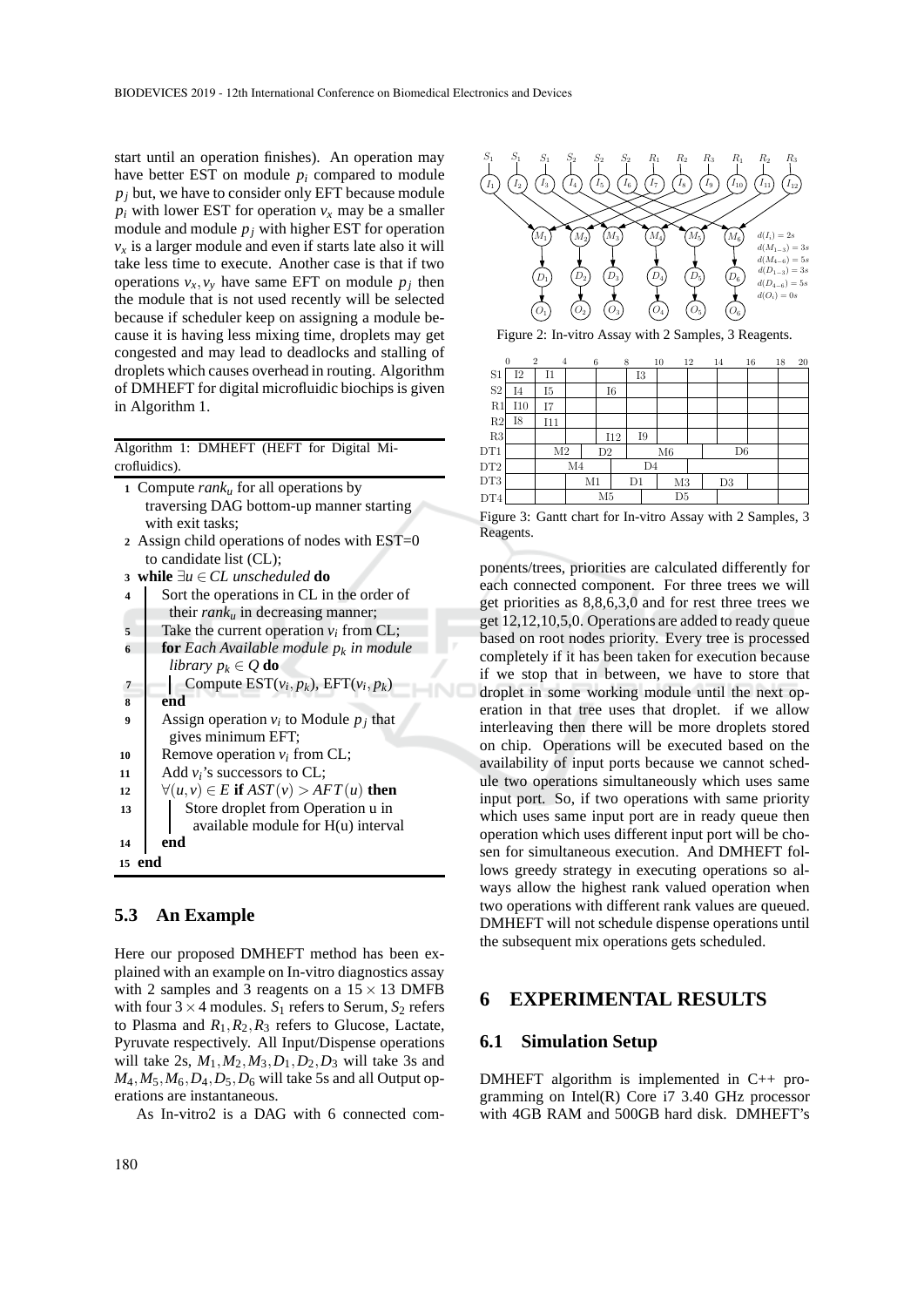|                  | No.of             | <b>Scheduling Assay Length (in time-steps)</b> |           |             |      |     |            |               |  |
|------------------|-------------------|------------------------------------------------|-----------|-------------|------|-----|------------|---------------|--|
| <b>Benchmark</b> | <b>Operations</b> | LS                                             | <b>PS</b> | <b>FDLS</b> | G A1 | GA2 | <b>ILP</b> | <b>DMHEFT</b> |  |
| <b>PCR</b>       | 15                | 12                                             | 12        | 12          | 12   | 12  | 12         | 12            |  |
| In-Vitro 1       | 16                | 15                                             | 15        | 15          | 15   | 15  | 15         | 15            |  |
| In-Vitro 2       | 24                | 21                                             | 19        | 18          | 18   | 19  | 19         | 19            |  |
| In-Vitro 3       | 36                | 25                                             | 27        | 25          | 23   | 23  | 23         | 25            |  |
| In-Vitro 4       | 48                | 31                                             | 33        | 31          | 29   | 29  | 29         | 31            |  |
| In-Vitro 5       | 64                | 45                                             | 45        | 41          | 39   | 39  | 39         | 41            |  |
| Protein          | 103               | 198                                            | 187       | 182         | 179  | -94 | 180        | 198           |  |

Table 1: Scheduling Assay Lengths for Different Benchmarks by Various Scheduling Algorithms.

scheduling assay lengths are compared with 6 existing algorithms, those are ILP based formulation (Ricketts et al., 2006), LS (Grissom and Brisk, 2012a), PS (Grissom and Brisk, 2012b), FDLS (O'Neal et al., 2012), GA1 (Ricketts et al., 2006), GA2 (Su and Chakrabarty, 2008). All these scheduling algorithms were already implemented in UCR DMFB Static Simulator (Grissom et al., 2012), (Grissom et al., 2015) and made publicly available. We executed all of these scheduling algorithms on three famous benchmarks for DMFB synthesis as provided in (Su and Chakrabarty, 2006) namely PCR, In-Vitro Diagnostics with 5 different variants and Protein synthesis assay. In-Vitro Diagnostics assays have 5 different assays based on number of samples which varies from 2 to 4 and number of reagents in reactions which also varies from 2 to 4. All of these assays are represented in DAG form and readily available in UCR DMFB Static Simulator. Each bioassay requires different number of I/O ports and has different number of operations like mixing, storage, split, heating or detection.

All of the scheduling algorithms are implemented on a  $15 \times 13$  DMFB with different configuration (I/O ports and Module library) based on assay. PCR assay has 8 input ports and 1 output ports and In-Virto assay has 12 input ports and 1 output port and Protein Synthesis assay has 5 input ports and 1 output port and all of the three assays have four  $3 \times 4$  reconfigurable modules placed on  $15 \times 13$  DMFB. Modules are placed according to virtual topology presented in (Grissom and Brisk, 2012a), (Grissom and Brisk, 2014) so that in future no placement and routing failures should occur. Number of droplets allowed to be stored on each module(k) are 4.

#### **6.2 Time Complexity**

DMHEFT runs with complexity  $O(v * q)$  where v is number of bioassay operations and q is number of modules in the chip. Where  $O(v)$  is for calculating priority of every vertex/operation in DAG and  $O(v * q)$ 

is for selecting best available module  $p_j$  from a module library  $Q$  for operation  $v_i$ .

#### **6.3 Assay Length Results**

Table 1 reports the scheduling assay lengths in time steps  $(1 \text{ time step} = 1 \text{ s})$  of different scheduling algorithms including DMHEFT on each of the above mentioned benchmarks. All In-vitro assays got same assay length for k=2 and k=4 but, Protein assay got lesser assay lengths when  $k=4$  than  $k=2$ . And all assays gets lower assay lengths if we increase the number of modules. DMHEFT performed well on PCR, In-Vitro assays but not so compromising over Protein assay. DMHEFT generates better schedules than LS in two cases and produces schedules no longer than LS in all other cases. DMHEFT runtime complexity is also polynomial as LS. Compared to PS, DMHEFT produces shorter schedules in three cases and in other three cases same length schedules and in one case slightly larger schedule than PS. PS only works on trees/forests but, DMHEFT can be applied to any kind of DAG. Compared to FDLS, DMHEFT produces five equal length schedules and two longer schedules. But, DMHEFT rank calculation mechanism is simpler than FDLS and that is why it runs faster than FDLS. And Compared to GA1, GA2 and ILP DMHEFT produces equal length schedules in few cases and longer schedules in most of the cases because obviously they run for more amount of time and verify nearly 2000 random generated schedules and pick local optimal solution and ILP also runs for a time limit of four hours to get these assay lengths. But DMHEFT within much shorter time gives schedules with little difference in the assay length compared to GA1, GA2, ILP.

## **7 CONCLUSION**

We proposed a simple scheduling algorithm DMHEFT for digital microfluidics which is based